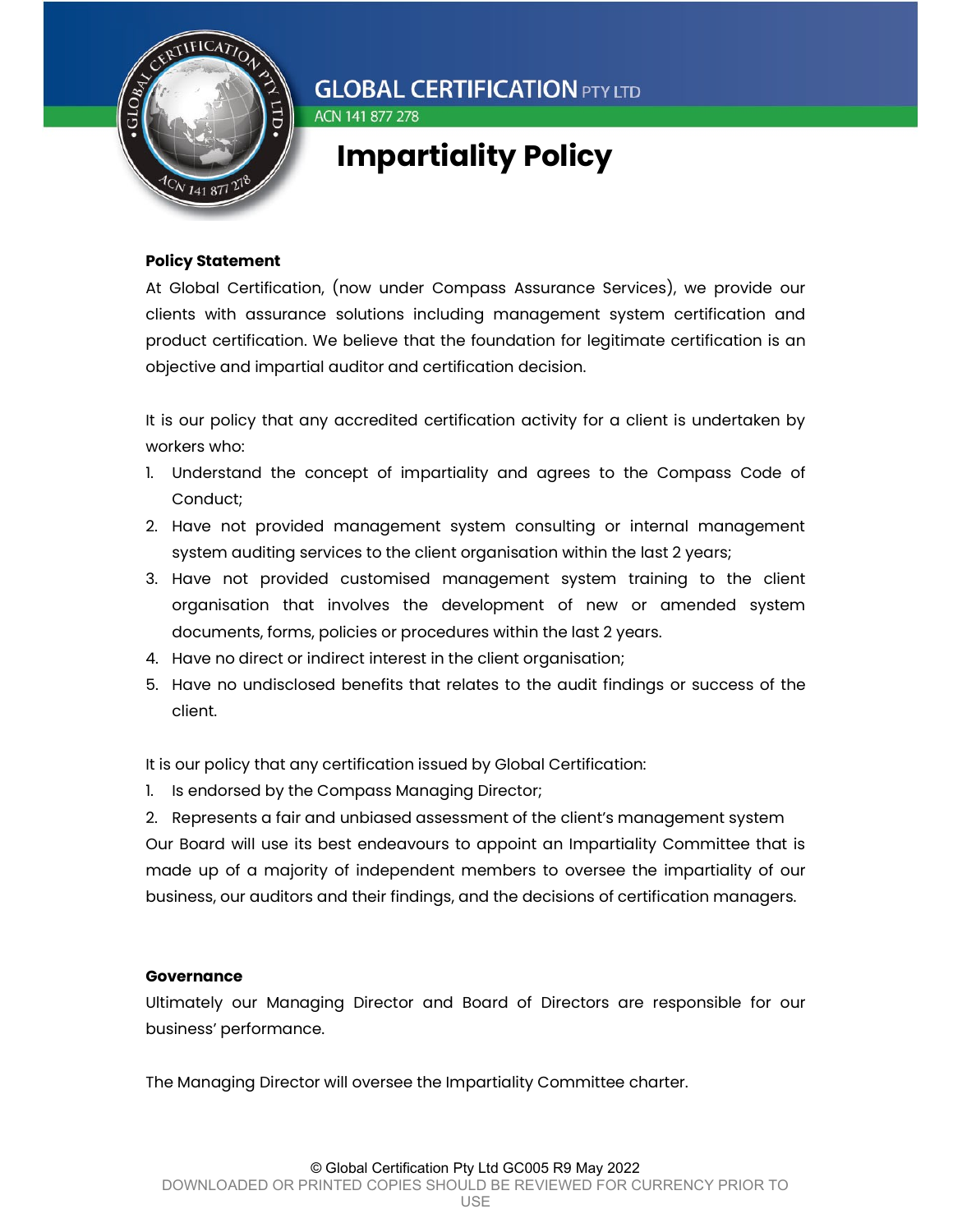

## Impartiality Policy

The Managing Director will report to the Impartiality Committee as required. The Managing Director will develop business systems and an audit plan in support of this policy.

Every worker is responsible for their conduct at work. This policy and its related procedures apply to all workers, managers, committee members and directors of Compass.

### What we will do

- 1. Take action to respond to any threats to our impartiality arising from the actions of other persons, bodies or organizations;
- 2. Offer our accreditation body representatives such reasonable access, cooperation, courtesy, and without harassment; to enable monitoring of our compliance with the Accreditation Criteria;
- 3. Not allow commercial, financial or other pressures to compromise impartiality;
- 4. Report any situation that may present workers or Global Certification / Compass with a conflict of interests;
- 5. Disclose any potential or actual conflict of interest before accepting or commencing any work
- 6. Not use workers on client engagements unless they demonstrate that they have no conflict of interests;
- 7. Record any actual or potential conflicts of interest;
- 8. Evaluate our finances and sources of income and demonstrate to the Impartiality committee and board of directors that commercial and financial matters do not compromise impartiality;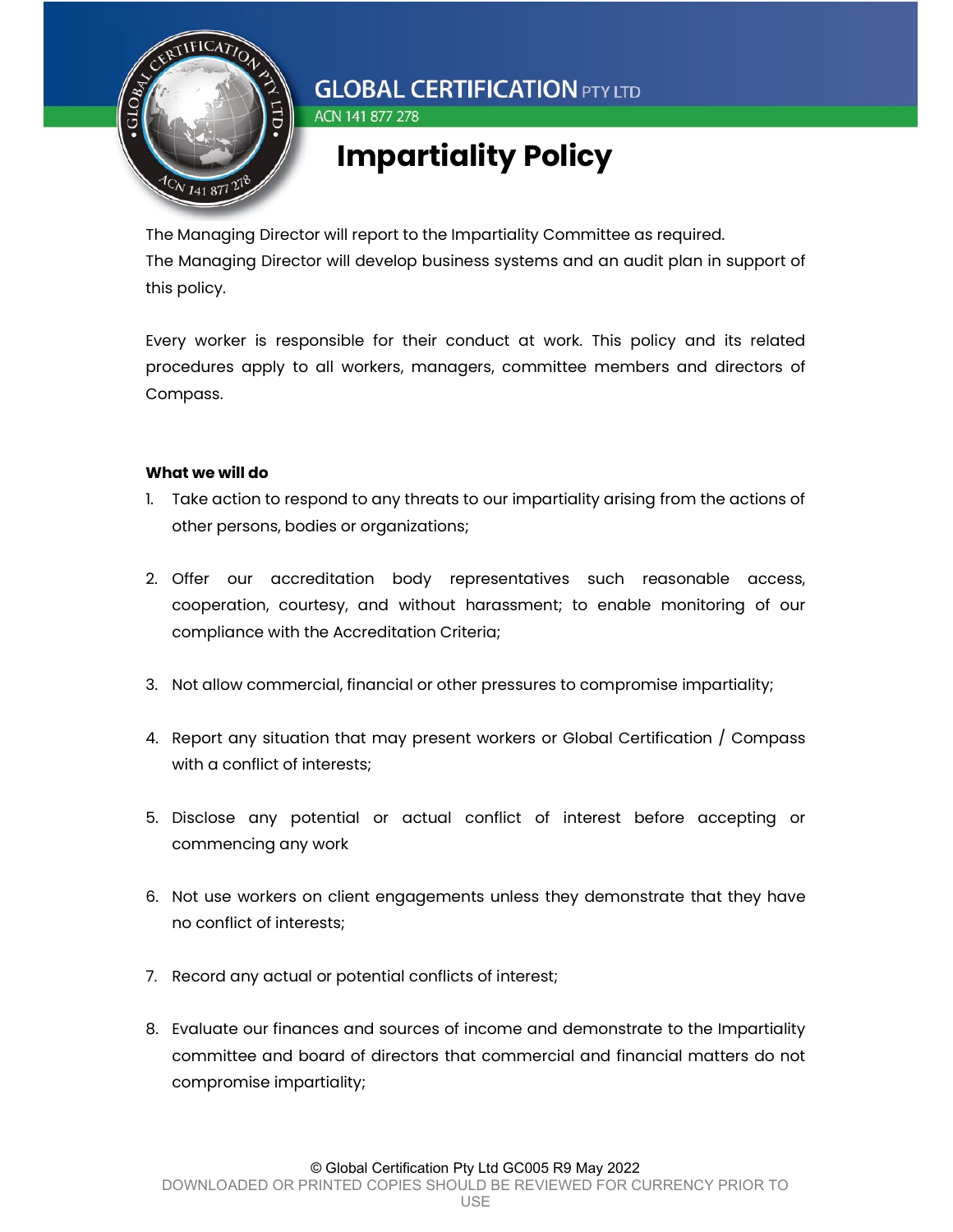

- 9. Understand how this policy effects our work environment;
- 10. Report on any violations of this policy;
- 11. Disclose all gifts from any source greater that \$100 to a Compass director
- 12. Ask questions if we're not 100% clear.

### What we may do

- 1. Arrange and participate as a lecturer in training courses, provided that, where these courses relate to management systems or auditing. Global Certification will confine itself to the provision of generic information and advice which is publicly available, i.e. Global Certification will not provide company-specific advice which contravenes the requirements of 2 below;
- 2. Make available or publish on request information describing GC's interpretation of the requirements of certification audit standards
- 3. Carry out activities prior to audit solely aimed at determining readiness for certification audit; however, such activities will not result in the provision of recommendations or advise that would contravene this clause and they are not used to justify a reduction in the eventual certification audit duration.
- 4. Perform second and third-party audits according to standards or regulations other than those being part of the scope of accreditation
- 5. Add value during certification audits and surveillance visits, e.g. by identifying opportunities for improvement, as they become evident during the audit, without recommending specific solutions
- 6. Deliver published courses to clients and the public in the classroom, at the client's premises and remotely providing it is in accordance with our policy statement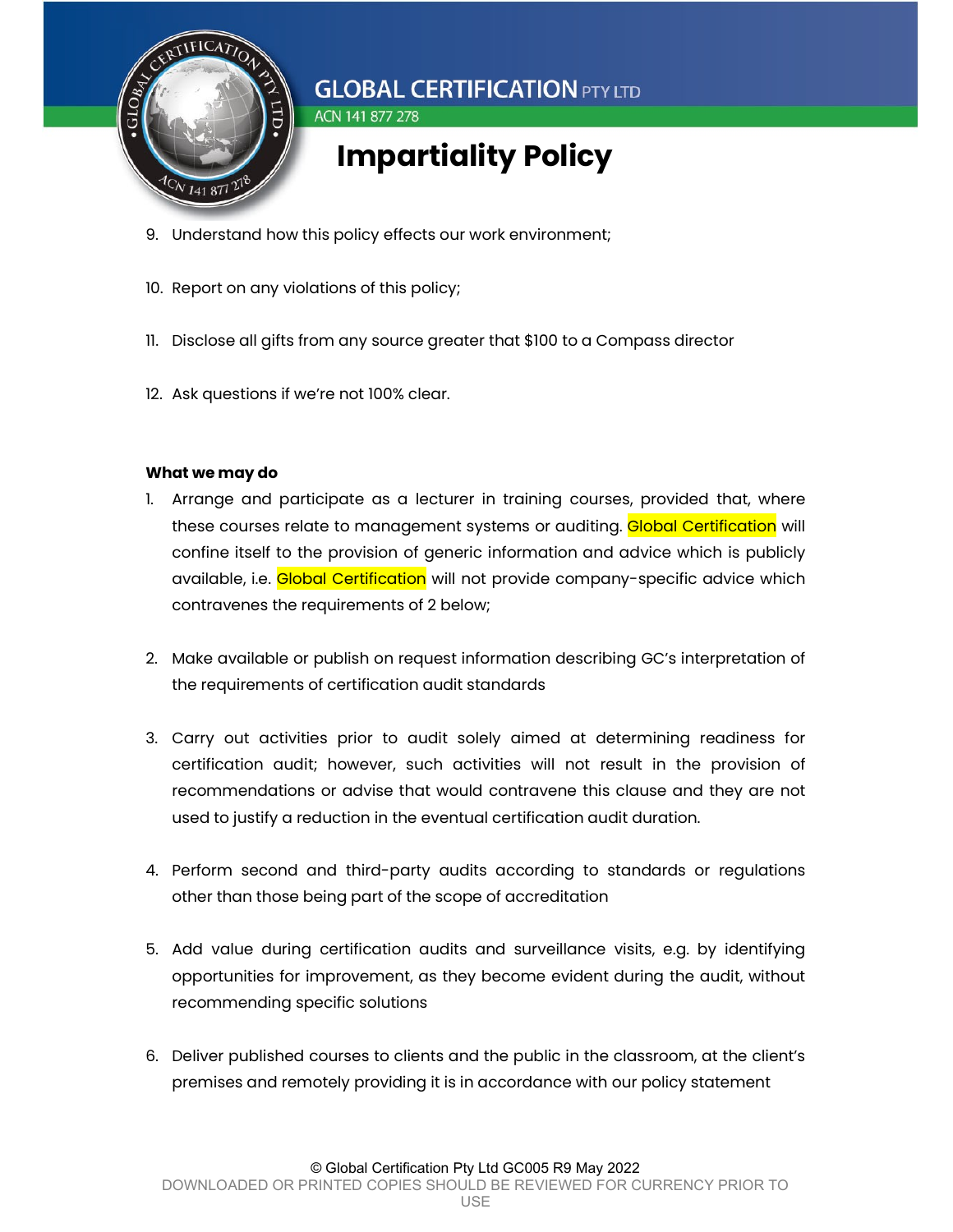

# Impartiality Policy

#### What we will never do

- 1. Engage with business partners or in activities that create a conflict of interest;
- 2. Act in any way that contravenes this policy;

ACN 141 877 278

- 3. Witness any act that contravenes this policy without reporting it;
- 4. Certify another certification body or a subsidiary of Compass for its management system certification;
- 5. Outsource audits to a management system consultancy organization;
- 6. Market or offer our services as linked with the activities of a management system consultancy firm;
- 7. Provide management system consultancy services;
- 8. Conduct internal audits of management systems for our certified clients;
- 9. Certify a system where we have conducted internal audits of the system within a 2-year period;
- 10. Make arrangements with business partners that are not disclosed in a contractual agreement.
- 11. Certify a management system that poses an unacceptable risk as defined by the Compass risk policy and procedure
- 12. Accept gifts that could be perceived to constitute a risk to impartiality. All gifts above \$100 must be disclosed to a Director.